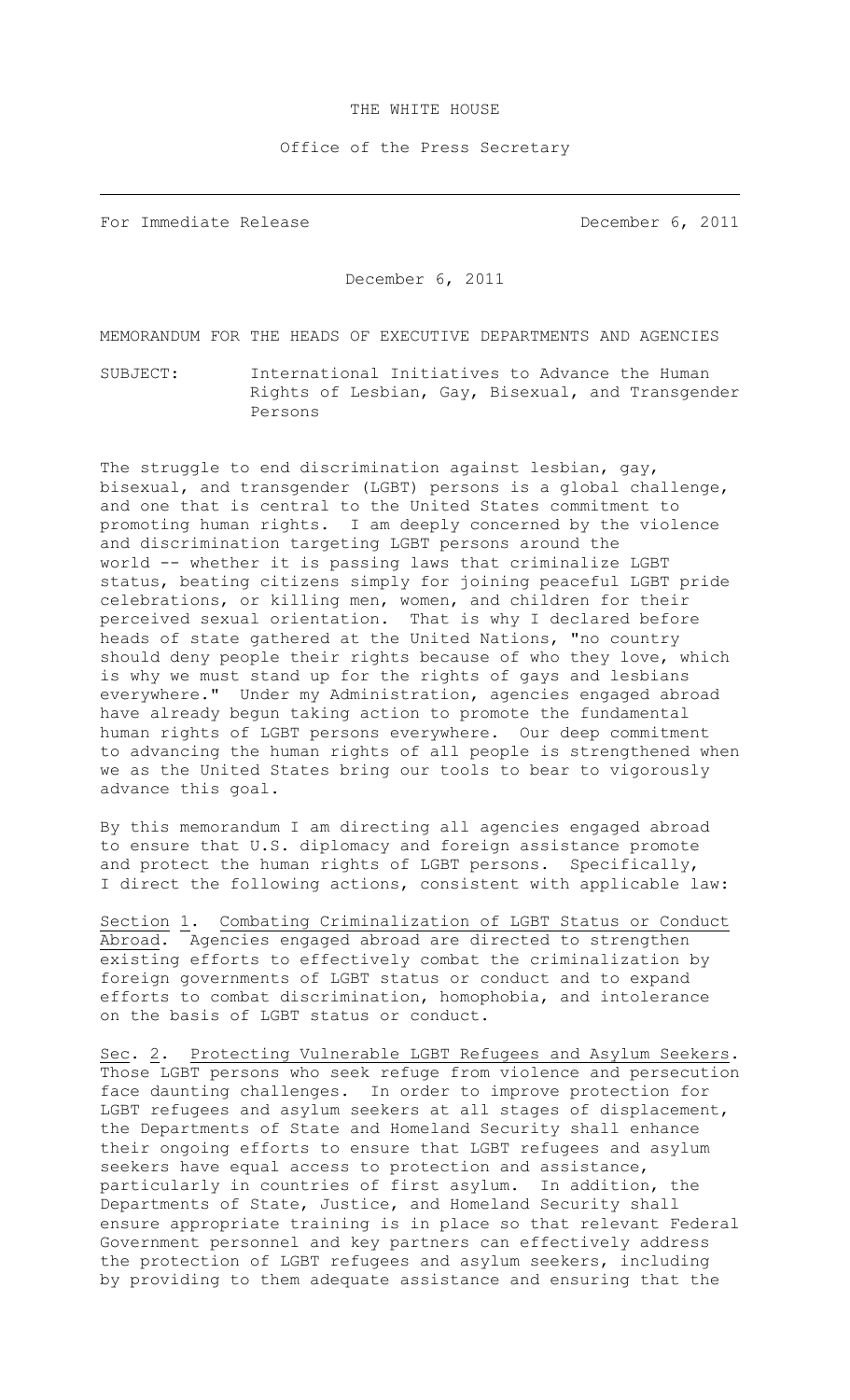Federal Government has the ability to identify and expedite resettlement of highly vulnerable persons with urgent protection needs.

Sec. 3. Foreign Assistance to Protect Human Rights and Advance Nondiscrimination. Agencies involved with foreign aid, assistance, and development shall enhance their ongoing efforts to ensure regular Federal Government engagement with governments, citizens, civil society, and the private sector in order to build respect for the human rights of LGBT persons.

Sec. 4. Swift and Meaningful U.S. Responses to Human Rights Abuses of LGBT Persons Abroad. The Department of State shall lead a standing group, with appropriate interagency representation, to help ensure the Federal Government's swift and meaningful response to serious incidents that threaten the human rights of LGBT persons abroad.

Sec. 5. Engaging International Organizations in the Fight Against LGBT Discrimination. Multilateral fora and international organizations are key vehicles to promote respect for the human rights of LGBT persons and to bring global attention to LGBT issues. Building on the State Department's leadership in this area, agencies engaged abroad should strengthen the work they have begun and initiate additional efforts in these multilateral fora and organizations to: counter discrimination on the basis of LGBT status; broaden the number of countries willing to support and defend LGBT issues in the multilateral arena; strengthen the role of civil society advocates on behalf of LGBT issues within and through multilateral fora; and strengthen the policies and programming of multilateral institutions on LGBT issues.

Sec. 6. Reporting on Progress. All agencies engaged abroad shall prepare a report within 180 days of the date of this memorandum, and annually thereafter, on their progress toward advancing these initiatives. All such agencies shall submit their reports to the Department of State, which will compile a report on the Federal Government's progress in advancing these initiatives for transmittal to the President.

Sec. 7. Definitions. (a) For the purposes of this memorandum, agencies engaged abroad include the Departments of State, the Treasury, Defense, Justice, Agriculture, Commerce, Health and Human Services, and Homeland Security, the United States Agency for International Development (USAID), the Millennium Challenge Corporation, the Export-Import Bank, the United States Trade Representative, and such other agencies as the President may designate.

(b) For the purposes of this memorandum, agencies involved with foreign aid, assistance, and development include the Departments of State, the Treasury, Defense, Justice, Health and Human Services, and Homeland Security, the USAID, the Millennium Challenge Corporation, the Export-Import Bank, the United States Trade Representative, and such other agencies as the President may designate.

This memorandum is not intended to, and does not, create any right or benefit, substantive or procedural, enforceable at law or in equity by any party against the United States, its